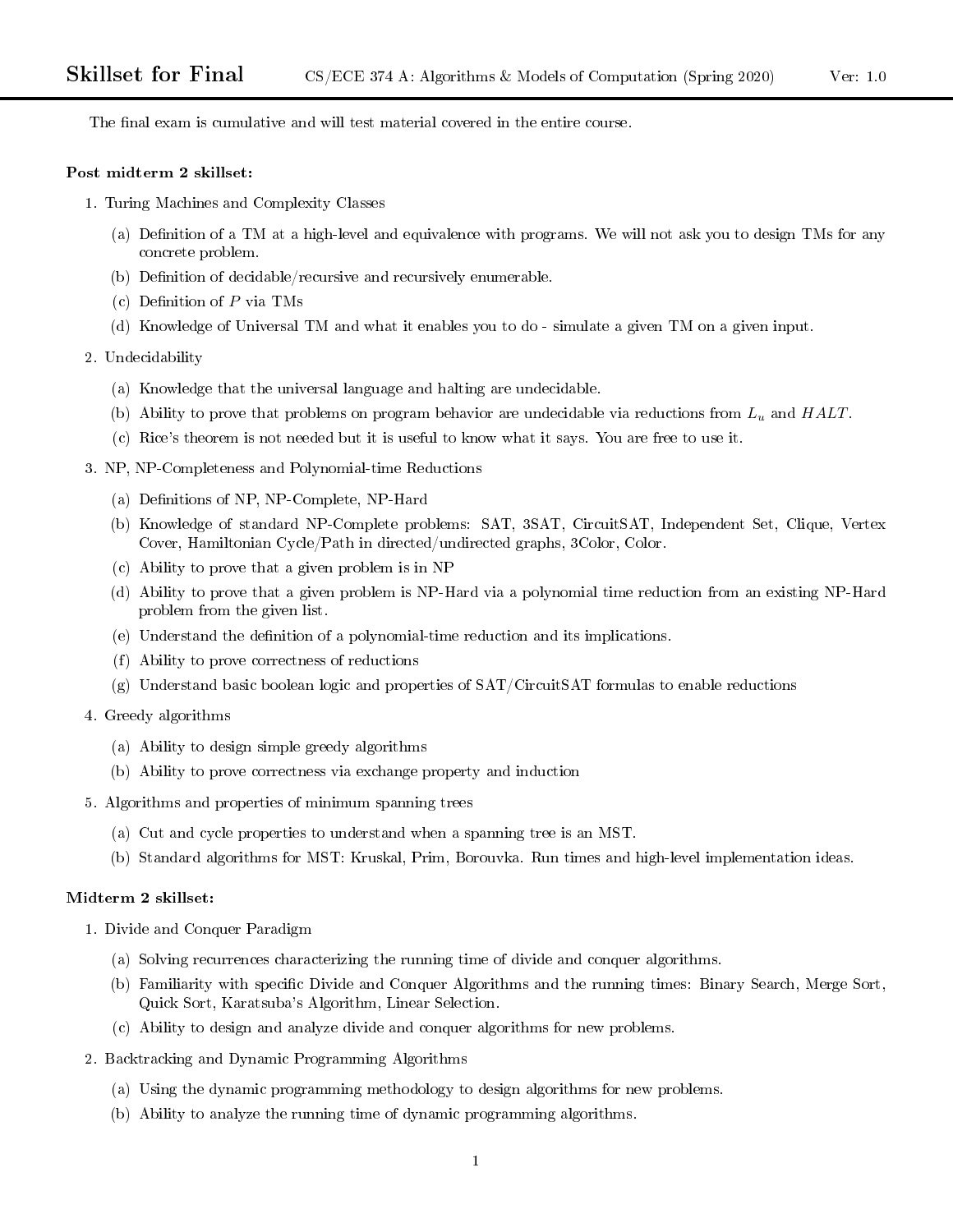## 3. Graphs

- (a) Basic definitions of undirected and directed graphs, DAGs, paths, cycles.
- (b) Definitions of reachable nodes, connected components, and strongly connected components.
- (c) Understand the structure of directed graphs in terms of the meta-graph of strongly connected components.
- (d) Understand the structure of DAGs: sources, sinks and topological sort.

#### 4. Graph Search

- (a) Understand properties of the basic search algorithm and its running time.
- (b) Understand properties of depth first search traversal on directed and undirected graph.
- $(c)$  Understand properties of the depth first search tree.
- (d) Understand properties of depth first search traversal on directed and undirected graph.
- (e) Algorithms based on search for finding connected components in undirected graphs, checking whether a graph is a DAG, topological sort for DAGs, knowledge of a linear-time algorithm to create the meta-graph, finding a cycle in a graph etc.
- 5. Shortest Paths in Graphs
	- (a) Understand properties of the breadth first search tree.
	- (b) Understand properties of breadth first search traversal on directed and undirected graph to find distances in unweighted graphs.
	- (c) Dijkstra's algorithm for nding single-source shortest paths in undirected and directed graphs with non-negative edge lengths.
	- (d) Negative length edges and Bellman-Ford algorithm to check for negative length cycles or find shortest paths if there is none.
	- (e) Single-source shortest paths in  $DAGs$  linear time algorithm for arbitrary edge lengths.
	- (f) Shortest path trees and their basic properties.
	- (g) Dynamic programming for shortest path problems in graphs.
- 6. Graph reductions and tricks
	- (a) Modeling problems via graphs and solving them using graph structure, reachability and shortest path algorithms.
	- (b) Adding sources, sinks, splitting edges, nodes
	- (c) Creating layered graphs

# Midterm 1 skillset:

- 1. Basic mathematics
	- (a) Comfort with set notation, especially set operations like cross product and power set. Should know how to read and understand formally described sets, and should be able to describe new sets precisely.
	- (b) Familiarity with alphabets, strings, and languages.
	- (c) Ability to critically evaluate proofs and write proofs, especially induction proofs.
	- (d) Ability to comprehend inductive definitions.
- 2. Formal models of computation (regular expressions, DFAs, NFAs, CFGs)
	- (a) Understand formal definitions of machines, grammars and expressions. Be able to execute machines on simple examples, and infer if strings belong to sets dened by expressions/grammars. Understand what it means for a language to be described/accepted by a computational model.
	- (b) Ability to design machines/grammar/expressions to describe/accept languages. Ability to formally describe them.